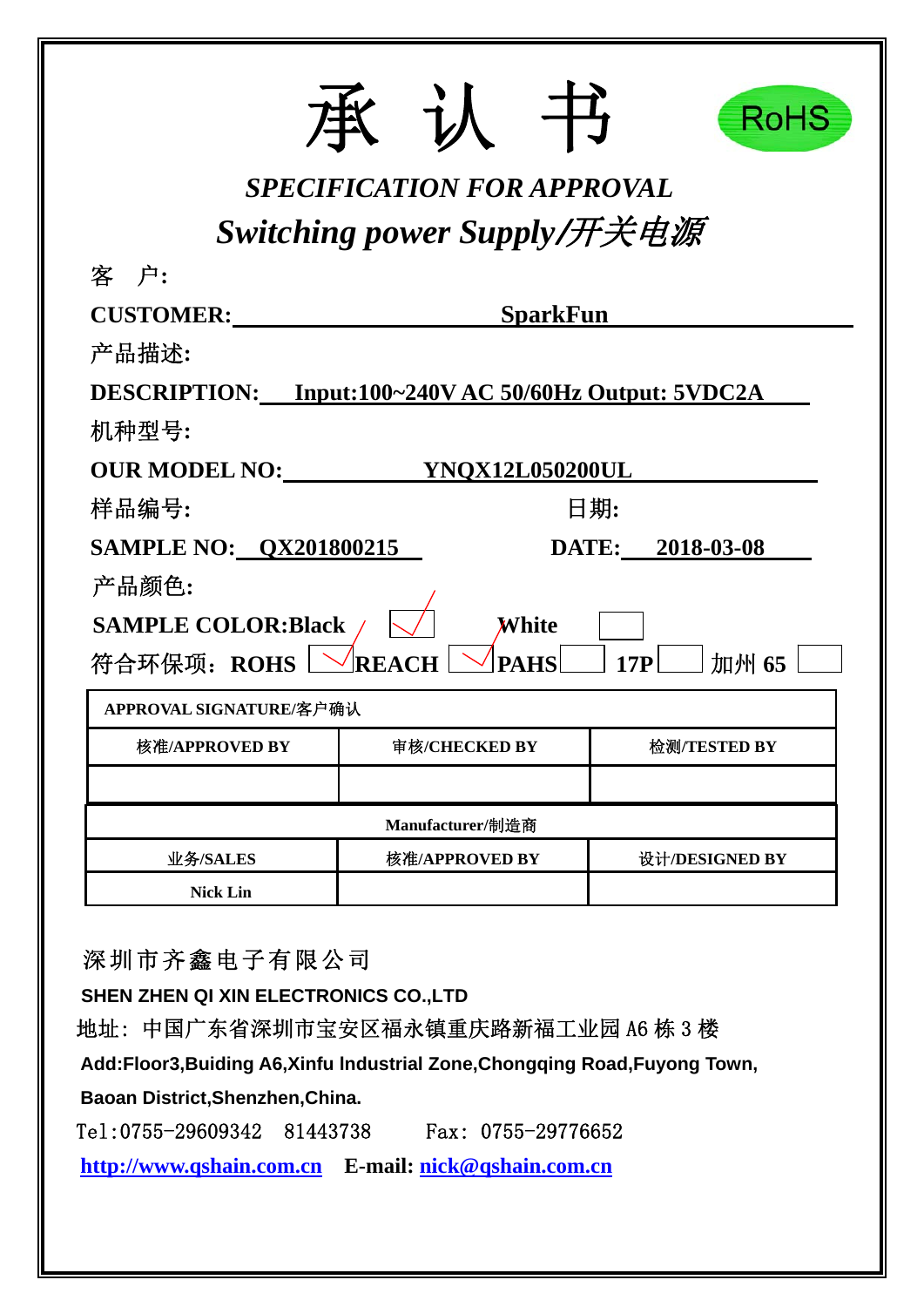# 深 圳 市 齐 鑫 电 子 有 限 公 司 SHEN ZHEN QI XIN ELECTRONICS CO.,LTD

型号**/Our model: YNQX12L050200UL** 

客户**/Customer: SparkFun** 

日期**/Date:2018-03-08** 

样品编号**/SAMPLE No: QX201800215** 

| 版本目录/Rev. List |            |                 |           |  |  |  |  |  |
|----------------|------------|-----------------|-----------|--|--|--|--|--|
| 版本/Rev.        | 日期/Date    | 描述/ Description | 制订/Design |  |  |  |  |  |
| A0             | 2018-03-08 | 新版本/New Rev.    | <b>CM</b> |  |  |  |  |  |
|                |            |                 |           |  |  |  |  |  |
|                |            |                 |           |  |  |  |  |  |
|                |            |                 |           |  |  |  |  |  |
|                |            |                 |           |  |  |  |  |  |

# **Table of contents**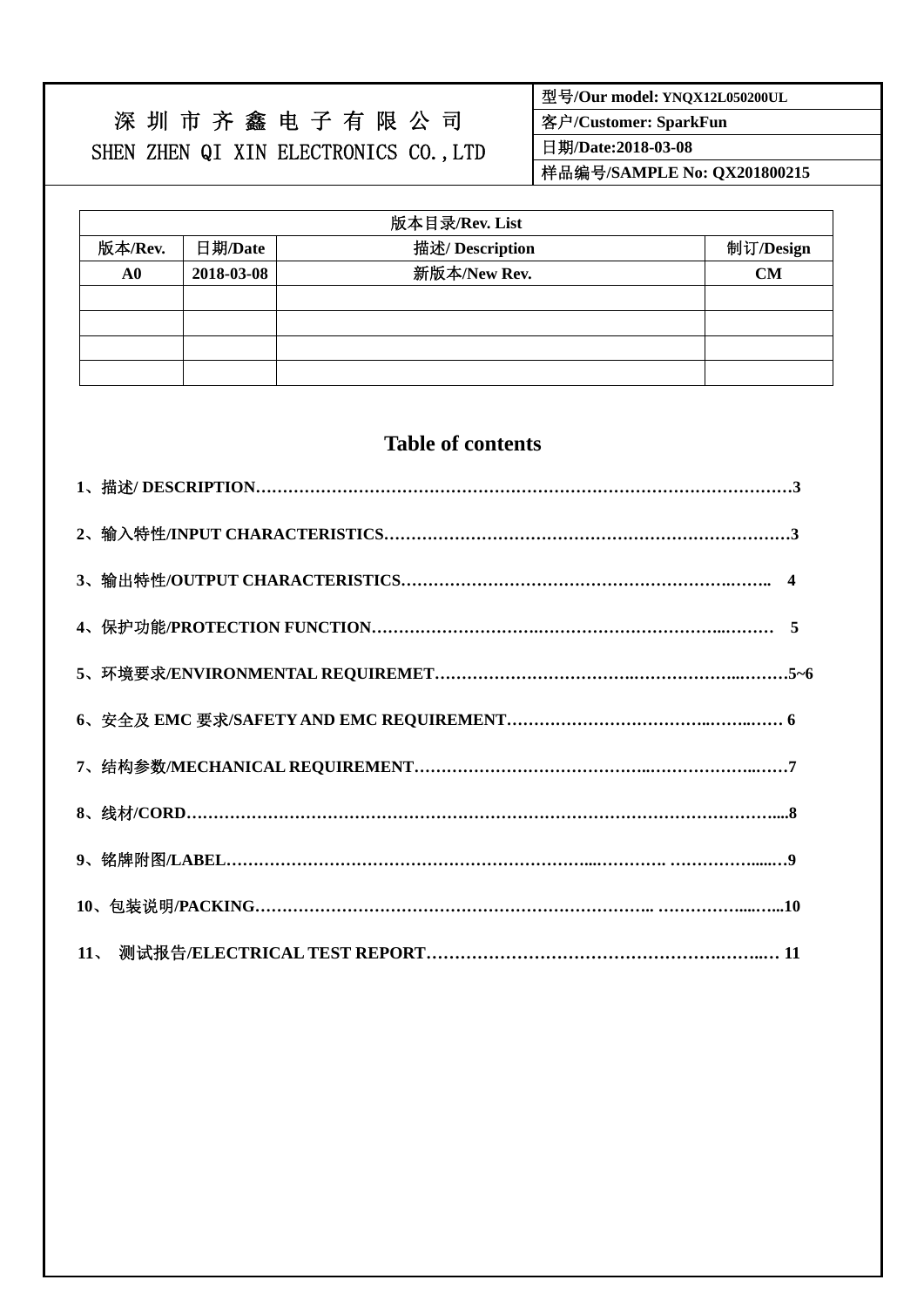| 深圳市齐鑫电子有限公司                           |  |  |  |  |
|---------------------------------------|--|--|--|--|
| SHEN ZHEN QI XIN ELECTRONICS CO., LTD |  |  |  |  |

型号**/Our model: YNQX12L050200UL**  客户**/Customer: SparkFun**  日期**/Date:2018-03-08**  样品编号**/SAMPLE No: QX201800215** 

## **1**、描述**/ DESCRIPTION:**

#### 本规格书适应于 **YNQX12L050200UL** 型号的开关电源**.**

**The purpose of the document is to specify the functional requirements of a 10W switching power supply.** 

### **2**、输入特性**/INPUT CHARACTERISTICS:**

 **2.1** 输入电压**/Input Voltage:** 

额定电压**/Rated Voltage:100~240Vac** 

调整范围**/Variation Range:90-264Vac** 

 **2.2** 输入频率**/Input Frequency:** 

额定频率**/ Rated Frequency: 50/60Hz.** 

调整频率**/Variation Frequency:47-63Hz** 

 **2.3** 输入电流**/Input Current:** 

当输入交流电压为额定值的下限电压负载满载时**,**最大输入交流电流 **0.3A.** 

**0.3Amps max At any input voltage and rated, DC output rated load.** 

 **2.4** 浪涌电流**/Inrush Current:** 

当输出为额定负载**,**环境温度为 **25**℃**,**输入 **240Vac** 冷态起机时将不会损坏**.** 

**No damage shall be occurred and the input fuse shall not be blown up**,**Cold start at 240Vac input, with rated** 

**load and 25℃ ambient.** 

 **2.5AC** 漏电流**/Ac Leakage Current:** 

当输入电压 **240Vac** 时**,**最大漏电流为 **0.25mA.** 

**0.25mA Max.At240Vac input.**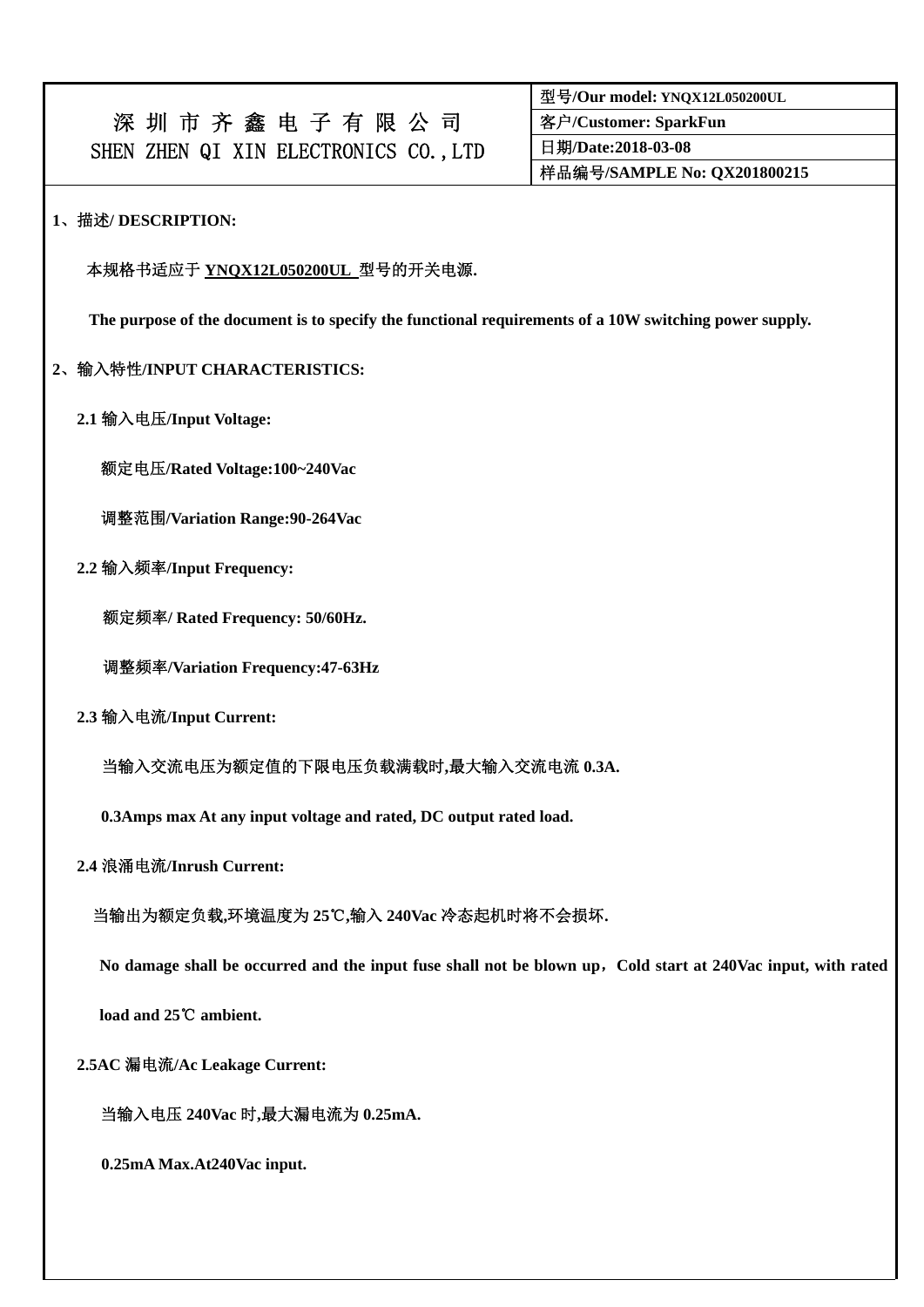|                                      | 深 圳 市 齐 鑫 电 子 有 限 公 司 |  |  |  |  |  |
|--------------------------------------|-----------------------|--|--|--|--|--|
| SHEN ZHEN QI XIN ELECTRONICS CO.,LTD |                       |  |  |  |  |  |

| 型号/Our model: YNQX12L050200UL |  |
|-------------------------------|--|
| 客户/Customer: SparkFun         |  |
| 日期/Date:2018-03-08            |  |
| 样品编号/SAMPLE No: QX201800215   |  |

### **3**、输出特性**/OUTPUT CHARACTERISTICS:**

**3.1** 输出功率**/Power output**(**AC:100~240V**)

| 电压      | 最小负载      | 额定负载        | 峰值功率 | 输出功率         |
|---------|-----------|-------------|------|--------------|
| Voltage | Min. Load | Rated. Load | Peak | Output power |
| 5VDC    | 0.01A     | 2A          |      | 10W          |

#### **3.2** 负载特性**,**调整率**/Combined Load/Line Regulation**(**AC:100~240V**)

| 电压                   | 最小负载  | 额定负载        | 线性调整                   | 负载调整                   |
|----------------------|-------|-------------|------------------------|------------------------|
| Min. Load<br>Voltage |       | Rated. Load | <b>Line Regulation</b> | <b>Load Regulation</b> |
| 5VDC                 | 0.01A | 2Α          | $\pm 2\%$              | $\pm$ 5%               |

#### **3.3** 纹波和噪音 **Ripple and Noise:**

测试条件**:**在输入 **115/230Vac 25**℃和输出最小及最大负载时,使用示波器带宽为 **20MHz** 连接到适配器的输出端, 同时输出端并联一个 **47uF** 的电解电容和一个 **0.1uF** 的瓷片电容**.** 

 **At 115/230Vac 25**℃ **input and output Min and Max.Load,the ripple and noise are as follows when measure with** 

**Max.Bandwidth of 20MHz and Parallel 47uF/0.1uF,crossed connected at testing point.** 

#### 电压<br>**电压**<br>【一 最大纹波/最大噪音

**Voltage Ripple and Noise(Max.)**

**+5VDC 200mV p-p** 

**3.4** 启动延迟时间**/Turn on delay time:** 

当输入 **115Vac** 和输出最大负载时**,**最大启动时间为 **3S.** 

 **3Second Max.at 115Vac input and output Max.load.** 

**3.5** 上升时间**/Rise time:** 

当输入 **115Vac** 和输出最大负载时最大时间为 **40 mS.** 

 **40 mS Max.at 115Vac input and output Max load.** 

**3.6** 保持时间**/Hold up time:** 

当输入 **115Vac** 和输出最大负载时**,**最小保持时间为 **5 mS .** 

 **5 mS Min.at 115Vac input and output Max.Load.** 

**3.7** 过冲**/Overshoot:** 

## 在电源开启或关闭的时候**,**最大 **15%.**

**15% Max.When power supply at turn or turn off.** 

**3.8** 效率**/Efficiency:** 

当 **115/230Vac** 输入电压时,**1/4**,**1/2, 3/4** 和满载计算平均效率,最小 **78.70%.** 

 **78.70% Min,At 115/230Vac input voltage,1/4, 1/2, 3/4 and full load calculation average efficiency.** 适配器满足能效 **VI.** 

 **Adapter meet efficiency level VI.**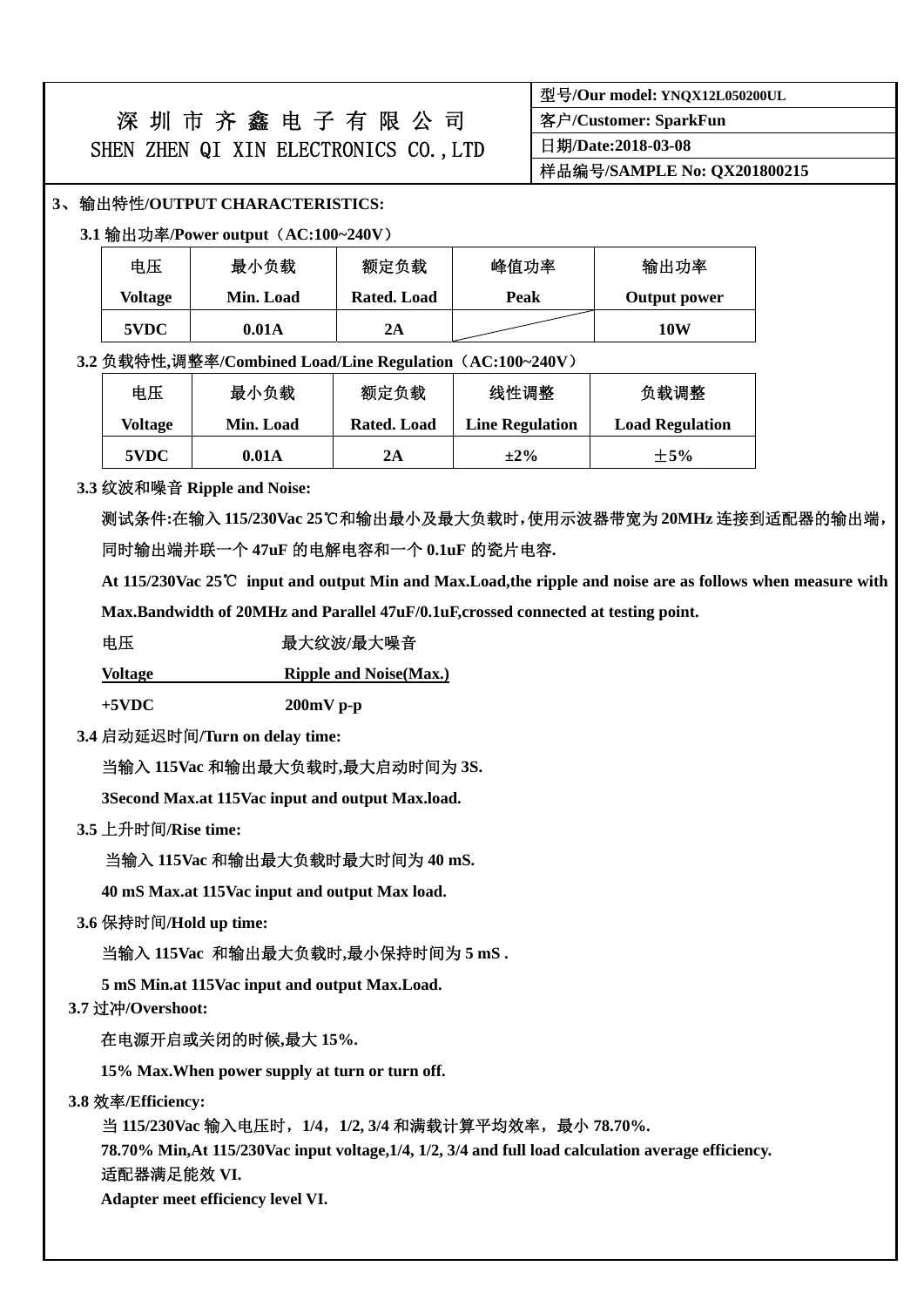# 深 圳 市 齐 鑫 电 子 有 限 公 司 SHEN ZHEN QI XIN ELECTRONICS CO., LTD

型号**/Our model: YNQX12L050200UL** 

客户**/Customer: SparkFun** 

日期**/Date:2018-03-08** 

样品编号**/SAMPLE No: QX201800215** 

**3.9** 待机功耗**/Standby Power:** 

当输入 **115Vac 60Hz** 时 **0.1W** 最大 **.** 

**0.1W Max. at 115Vac 60Hz Io=0 input.** 

## **4**、保护功能**/PROTECTION FUNCTION:**

**4.1** 短路电路保护**/Short circuit protection:** 

# 该电源供给器在短路解除时能正常工作恢复**.**

**The power supply will be auto recovered when short circuit faults remove.** 

**4.2** 过流保护**/Over current Protection:** 

# 过流故障排除后**,**电源将自动恢复正常工作**.**

**The power supply will be auto recovered when over current faults remove.** 

# **5**、环境要求**/ENVIRONMENTAL REQUIREMET:**

**5.1** 工作温度**/Operating Temperature:** 

**0**℃**-40 ,** ℃ 满载**,**正常工作**.** 

0°C to 40°C, Full load, Normal operation.

**5.2** 储藏温度**/Storage Temperature:-20 to** ℃ **60**℃

带外壳**/With package** 

**5.3** 工作湿度**/Relative Humidity:** 

**5%(0 )~90%(40 )** ℃ ℃ **,72** 小时**,**满载**,**正常工作**.** 

5%(0°C)~90%(40°C)RH,72Hrs,Full load, Normal operating.

**5.4** 振动**/Vibration:** 

# **1.** 测试标准**:**国际电工电子委员会

**Operating: IEC 721-3-3 3M3** 

**5~9Hz,A=1.5mm** 

加速度**(9~200Hz,Acceleration 5m/S2)** 

**2.** 运输**/Transportation:** 

**IEC 721-3-2 2M2** 

**5-9Hz,A=3.5mm** 

**9~200Hz,**加速度 **Acceleration=5m/S2** 

**200~500Hz,**加速度 **Acceleration=15m/S2** 

**3.** 轴向振动**/Axes,10 cycles per axis.** 

在测试过程中不能出现永久性的损坏**.** 

**No permanent damage may occur during testing.** 

# 在电源开启和关闭后**,**样机能够恢复到最初条件**.**

**The SAMPLE has to restore to its original situation after power off/on.**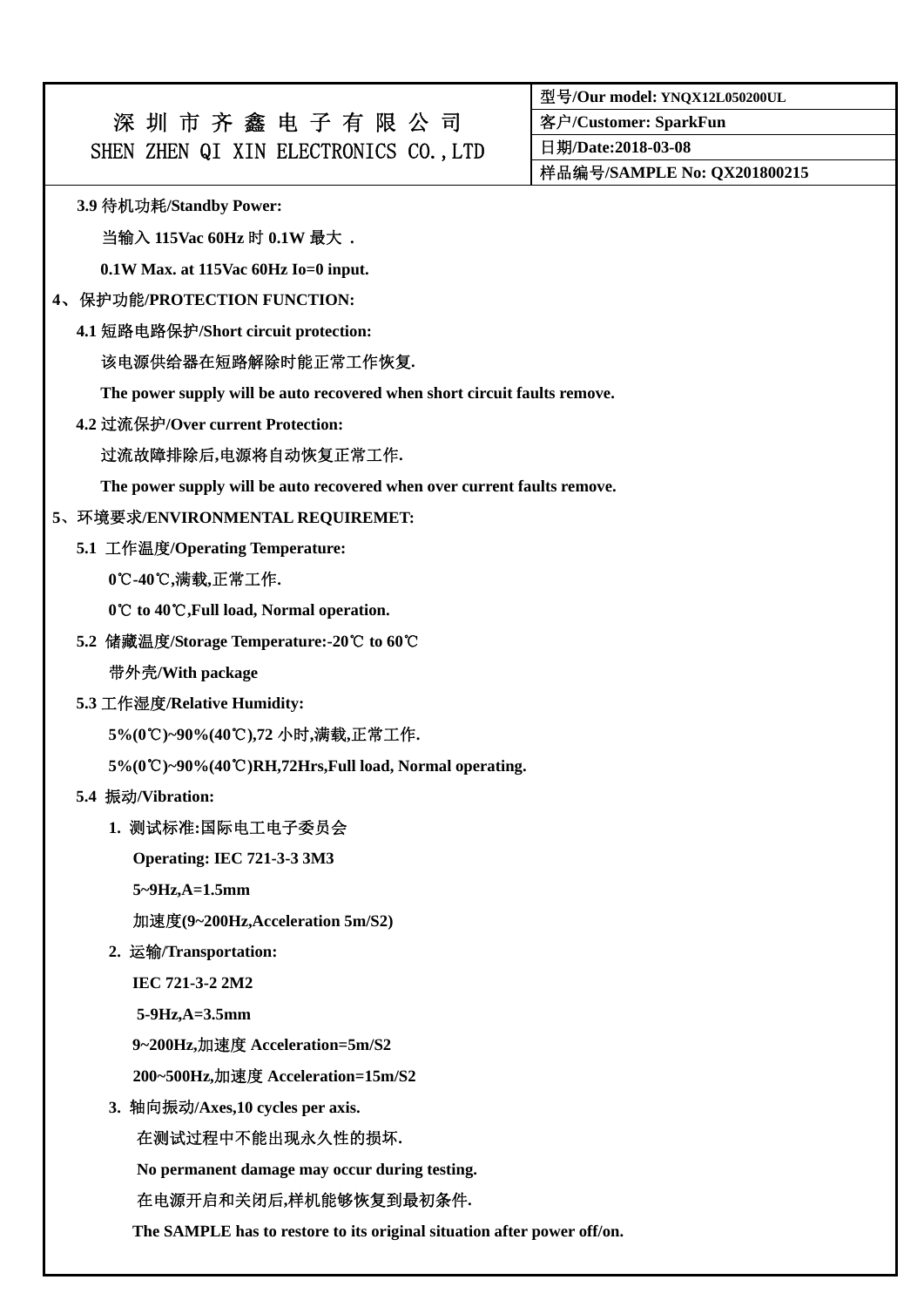| 深圳市齐鑫电子有限公司                           |  |  |  |  |
|---------------------------------------|--|--|--|--|
| SHEN ZHEN QI XIN ELECTRONICS CO., LTD |  |  |  |  |

型号**/Our model: YNQX12L050200UL** 

客户**/Customer: SparkFun** 

日期**/Date:2018-03-08** 

样品编号**/SAMPLE No: QX201800215** 

#### **5.5** 跌落试验**/Dropping Packed:**

跌落高度为 **1000mm;** 

**Drop the height is 1000mm.** 

## 测试台面是厚 **13mm** 的夹木板,离地面高 **19-20mm**

**The horizontal surface Consists of hardwood at least 13mm thick,mounted on two layers of plywood** 

**each 19mm to 20mm thick,all supported on a concrete or equivalent non-resilient floor.** 

#### **6**、安全及 **EMC** 要求**/SAFETY AND EMC REQUIREMENT:**

**6.1** 安全**:** 符合标准 **UL60950** 

 **Safety:accord standard with UL60950** 

**6.2** 高压**/DIELECTRIC STRENGTH Hi-Pot:** 

初级对次级**/Primary to secondary: 4242Vdc/5mA/60S for type test.** 

**6.3** 绝缘阻抗**/Iusulation resistance:** 

初级对次级**/Primary to secondary:20M**Ω **min at 500V DC.** 

# **6.4 EMI** 标准**/EMI STANDARD**

**Meets the Limits of/**测试符合

**<1>.Fcc part15 class B rules** 

**<2>.EN55032 class B rules** 

**<3>. GB17625.1-2012** 

 **<4>.AS/NZS CISPR32:2015.** 

**<5>.IEC61000-4-5** 

**<6>.IEC61000-4-2**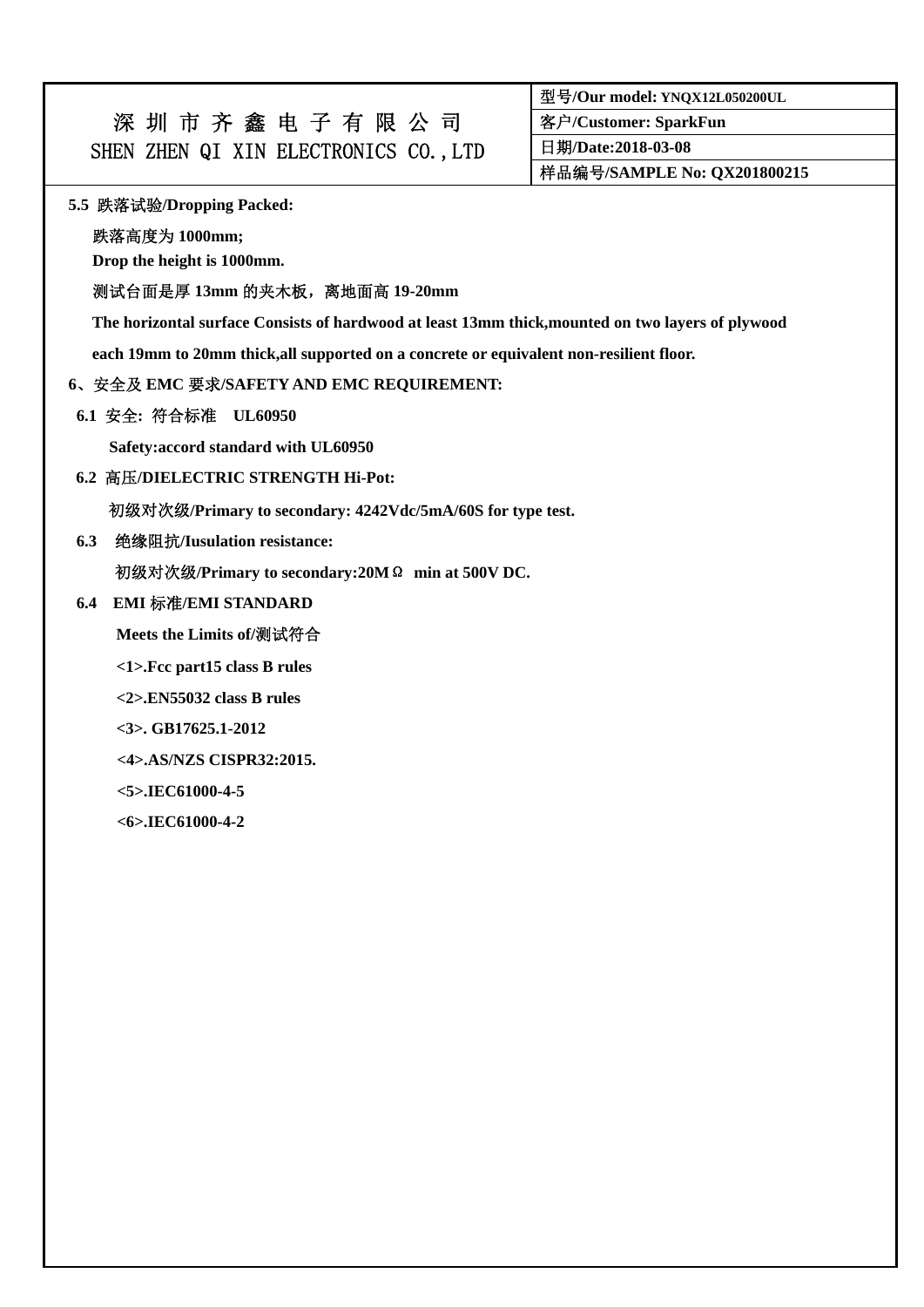# 深 圳 市 齐 鑫 电 子 有 限 公 司 SHEN ZHEN QI XIN ELECTRONICS CO., LTD

## **7**、结构参数**/MECHANICAL REQUIREMENT:**

**7.1** 外壳**/Enclosure:** 

外壳尺寸**: L67 x W24 x H37.5mm;** 

**The power supply size: L67x W24 x H37.5mm;** 

### **7.2** 输入线**/Input Connector:**

**2 Pin US** 插脚**/Two pin input plug of US.** 





| H,<br>Ġ        |         | ඏ |
|----------------|---------|---|
| $\bar{b}$      | g 2±0.2 |   |
| $21.2 \pm 0.2$ | ٥       |   |
|                |         |   |



| 符号/10. | hid{#0/Stanland_iataxhin} |
|--------|---------------------------|
| n      | 16-18 (17)                |
| F      | $6.09 - 6.60(6.35)$       |
| ٢      | $1.40 - 1.65(1.50)$       |
| ਸ      | $12.6 - 12.8(12.7)$       |

型号**/Our model: YNQX12L050200UL** 

客户**/Customer: SparkFun** 

日期**/Date:2018-03-08** 

样品编号**/SAMPLE No: QX201800215**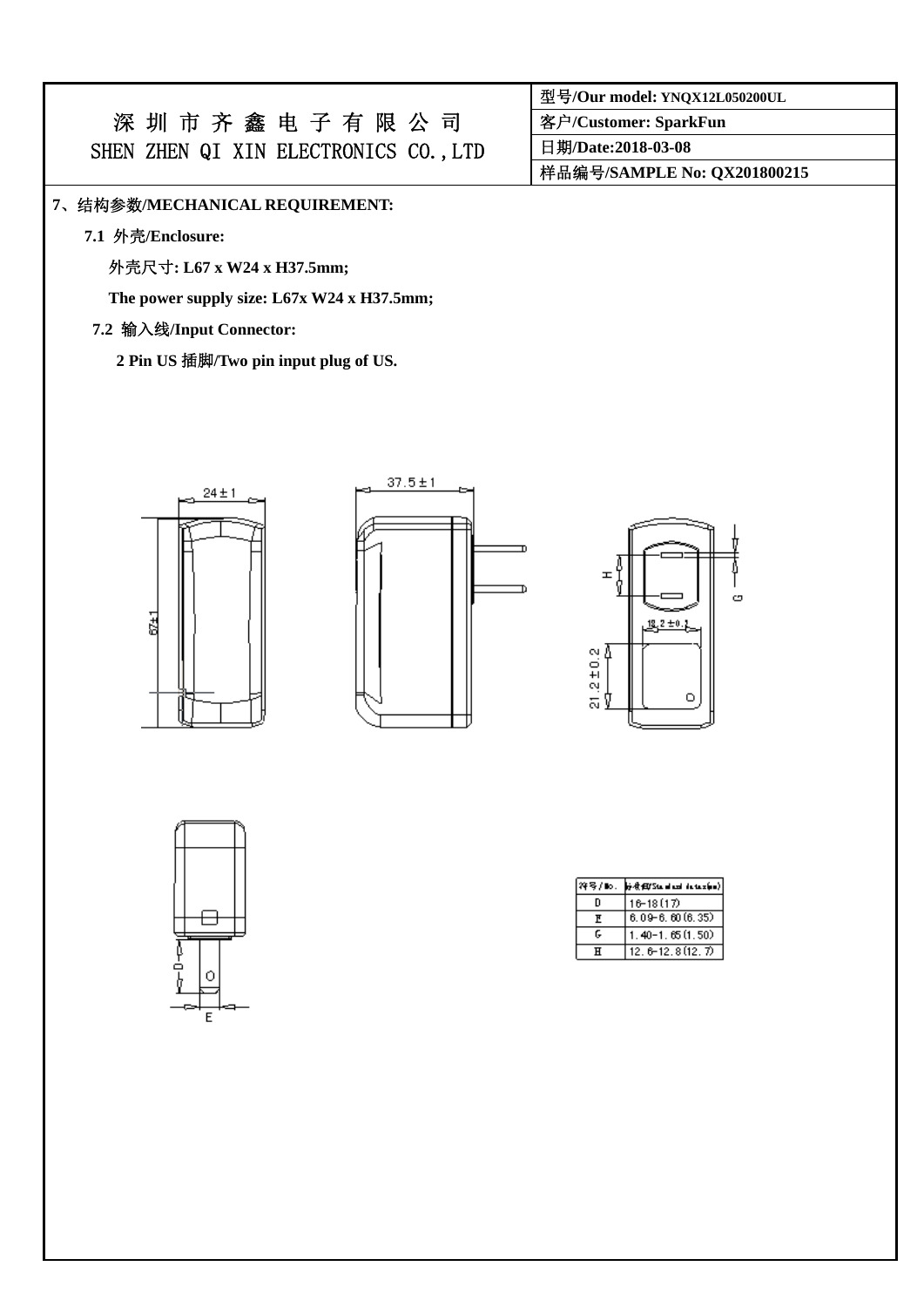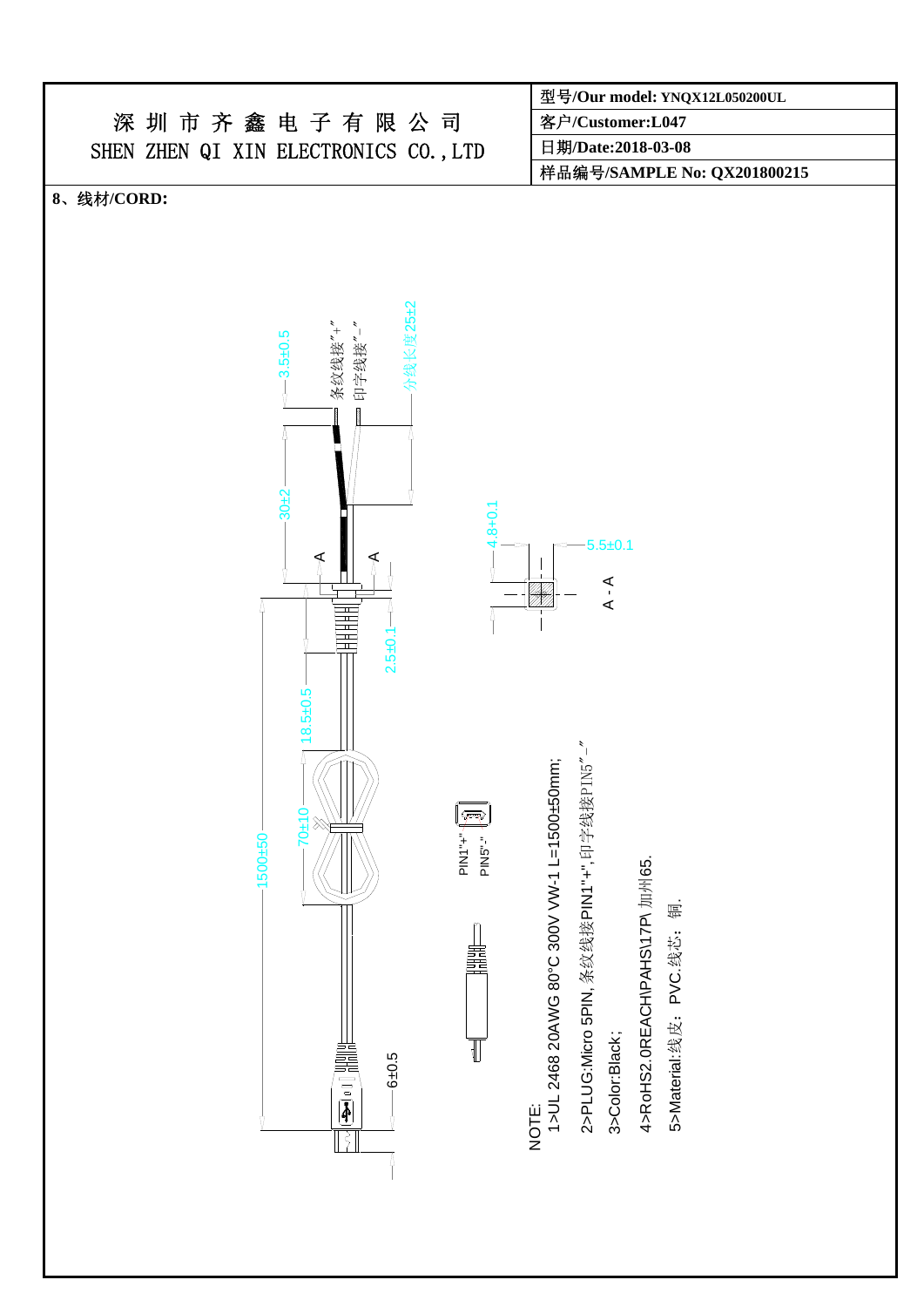

**3.**厚度**/Thickness:0.25mm** 

**4.**误差**/Toilerance:+0/-0.2mm** 

**5.**环保**/RoHS** 

**6.YYWW,YY** 表示年份**,WW** 表示周数

**7.**此铭牌是按业务要求制作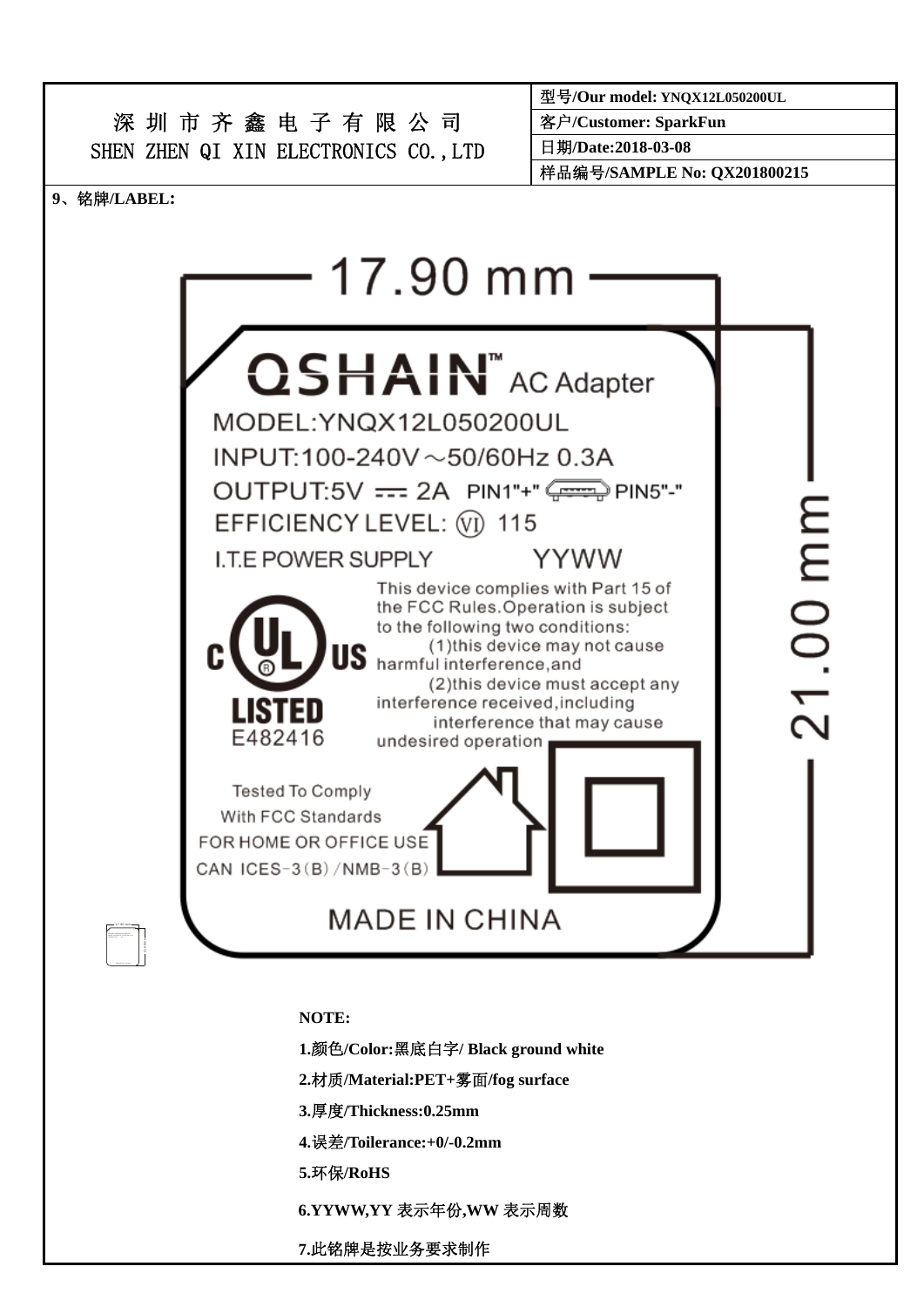